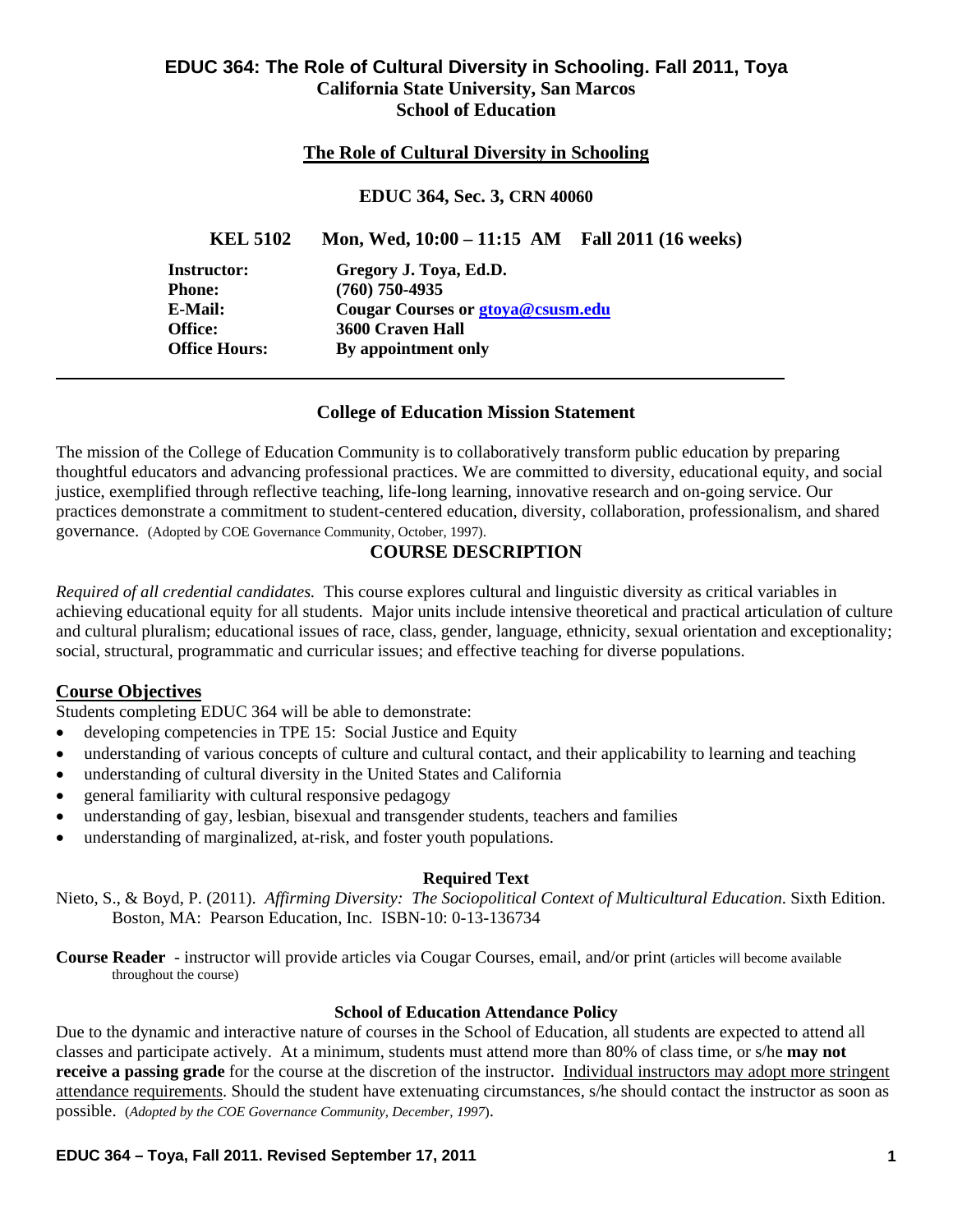#### **Students with Disabilities Requiring Reasonable Accommodations**

Every student has the right to equitable educational consideration and appropriate accommodation. Students having differing ability (mobility, sight, hearing, documented learning challenges, first language/English as a second language) are requested to contact the professor at the earliest opportunity. Every effort will be made to accommodate special need. Students are reminded of the availability of Disabled Student Services, the Writing Center, technology assistance in the computer labs, and other student support services available as part of reasonable accommodation for special needs students. The Office of Disabled Student Services (DSS) is located in Craven Hall 4300, and can be contacted by phone at (760) 750-4905, or TTY (760) 750-4909. Students authorized by DSS to receive reasonable accommodations should meet with their instructor during office hours or, in order to ensure confidentiality, in a more private setting.

#### **Authorization to Teach English Learners**

This credential program has been specifically designed to prepare teachers for the diversity of languages often encountered in California public school classrooms. The authorization to teach English learners is met through the infusion of content and experiences within the credential program, as well as additional coursework. Students successfully completing this program receive a credential with authorization to teach English learners. *(Approved by CCTC in SB 2042 Program Standards, August 02)* 

### **COURSE REQUIREMENTS**

#### **Assignments / Due Dates / Points Possible**

 these assignments to meet the needs of the class, all students will be kept aware of any changes well in advance of any due Note: The following is an explanation of tentative assignments for this course. If the instructor needs to modify some of date.

#### 15 points **1. Professional Disposition: Attendance, Punctuality, & Class Participation**

Students will engage in active learning throughout each class session, and will be expected to participate actively, collaborate, and demonstrate professionalism at all times. Students will be expected to follow the CSUSM School of Education Professional Dispositions which include:

- Social Justice and Equity
- **Collaboration**
- Critical Thinking
- Professional Ethics
- Reflective Teaching and Learning
- Life-Long Learning

As noted in the School of Education attendance policy, students must attend more than 80% of class time, or s/he **may not receive a passing grade** for the course. Should the student have extenuating circumstances, s/he should contact the instructor (Cougar Courses, email, and/or phone) as soon as possible. *Notification of absence or tardiness does not warrant an excuse.* 

 behavior consistent with a professional career and adhere to attendance policy. Because this course is a prerequisite to professional certification in the COE, students are expected to demonstrate

#### **2. Class and Reading Reflections 15 points**

To engage in the meaningful class discussions this course requires, it is crucial that you think about what happened in each prior class, as well as read and analyze the material before the next class. To focus your thinking, aid you in remembering the content, and assist you with meaningful class participation, you will complete an on-line reflection that synthesizes key points from the past class sessions and applying those points to your experiences and/or thoughts or opinions. You may also answer one or more of the *To Think About* questions posed at the end of each chapter. The short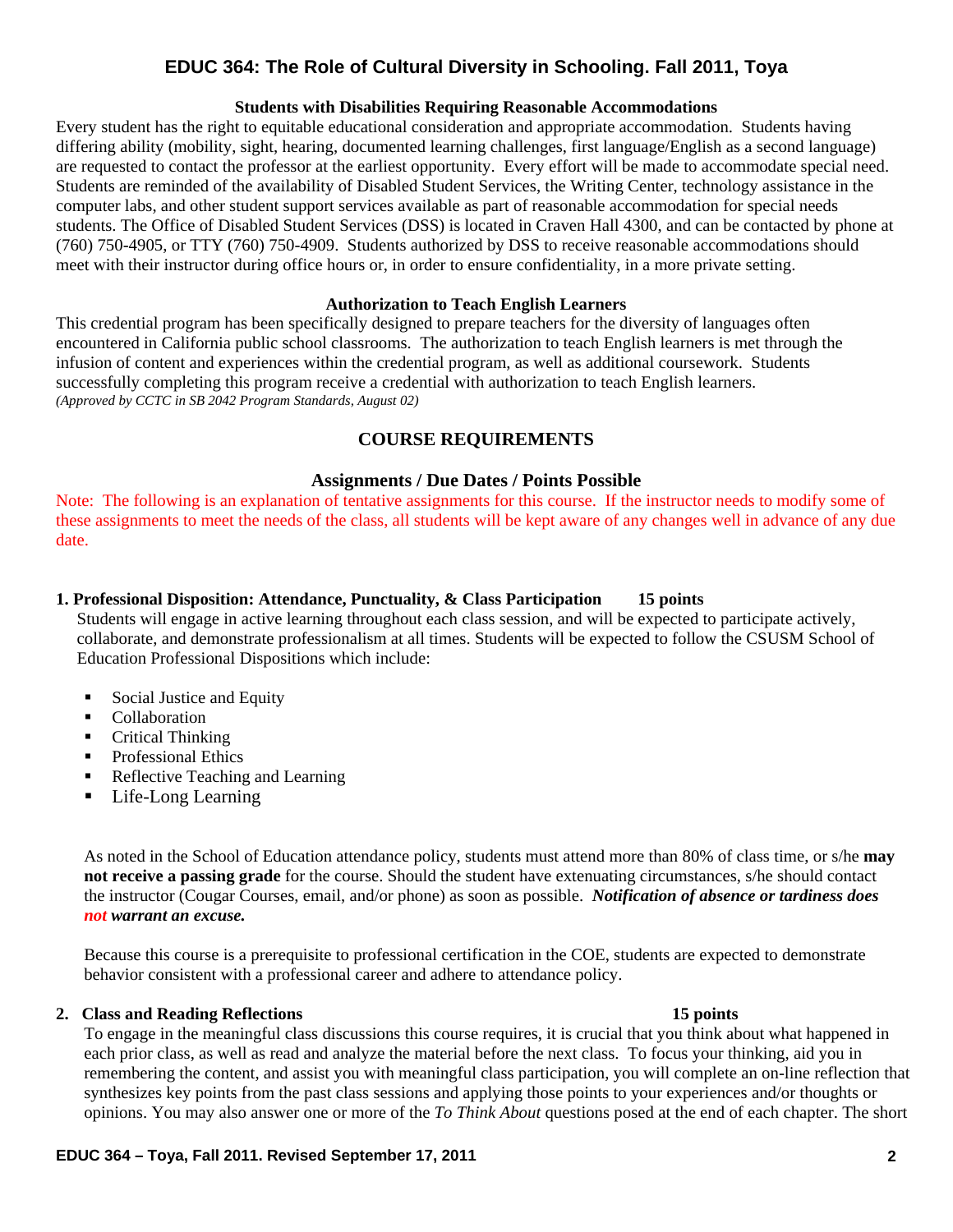reflections should be 100-150 words. You will post each of your Reading Responses on Cougar Courses before the assigned class session and bring a hardcopy to class. You may also respond to any peer entries.

#### **3. Personal Identity Reflection 20 points**

By researching and studying one's relationship to ten categories of typical identity in U.S. society, we gain an appreciation about ourselves as individuals and our many similarities and differences. In this assignment you will write a **10 page** reflection paper about yourself in terms of race/ethnicity, gender/gender identity, language, socioeconomic status, religion/spirituality, sexual orientation, ability, and one other category of your choice. Write approximately one page per social identity. You will be given the chance to reflect on your own experiences in terms of your social context, your family background, and other factors determined by your own circumstances and upbringing and rank them according to personal importance. Be prepared to discuss your assignment and share your ideas with your peers during upcoming class sessions. Submit your paper to assignment section on Cougar Courses. The DRAFT and FINAL papers have separate assignment containers.

### **4. Social Justice Centers 10 points**

CSUSM has three social justice centers: 1) Cross-Cultural Center; 2) LGBTQ Pride Center; and 3) Women's Center. There are two options for this assignment:

1) Attend a workshop or program organized by one or more of the Centers. Write a 2-3 page reflection paper that identifies the program/workshop title, presenter/trainer's name and position, and describes the program, your learning from the program, and how your learning will help you with succeeding as a teacher, educator, or professional. Submit your paper through Cougar Courses.

2) Visit all three social justice centers. Write a 2-3 page reflection paper that identifies the staff and students that you talked with during your visit and describes each center's mission and goals, your learning from visiting the Centers, and how your learning will help you with succeeding as a teacher, educator, or professional. Submit your paper to assignment section on Cougar Courses.

### **5. Group Reading Facilitation 10 points**

In a small group, you will actively engage your fellow classmates in a 20-30 minute exercise regarding a chapter from the text book *Affirming Diversity*. This exercise should provide your peers with an interactive and highly engaging way to promote critical thinking, varied perspectives, and the connections between the text to the current context represented in your group's assigned chapter. Each group will also share additional resources found related to the chapter as well as a 1-page chapter handout and references. Post your handout and references on Cougar Courses for the entire class.

### **6.** School Diversity Assessment 20 points **20 points**

Working in a small group, you will provide a research-based assessment of three or more schools of varying gradelevels from the same district. This assessment will be a comparison of academic achievement, staff characteristics, community resources, and parental involvement/outreach programs at the sites. Your final project may take the form of a PowerPoint, movie, poster, or some other type of creative way to present the information. Post (if possible) your final project on Cougar Courses.

### **7. My Diversity Action Plan (Class final) 10 points**

You will write a 2-3 page reflection as a culminating activity for this course. This is your opportunity to examine your own learning. You will select *the most important learning* you have acquired during the course. Describe: (1) what you learned, (2) how you knew you were learning something of significance (assessing your own learning), (3) how this will shape your attitudes and behaviors as a teacher, educator, or professional. Please submit your final reflections to Cougar Courses by **December 7, 11:59 p.m.** 

### **Grading Standards**

All assignments are due on the dates indicated below. **Assignments turned in late will not receive full credit.** They must be typewritten, and should reflect university level composition.

#### **EDUC 364 – Toya, Fall 2011. Revised September 17, 2011 3**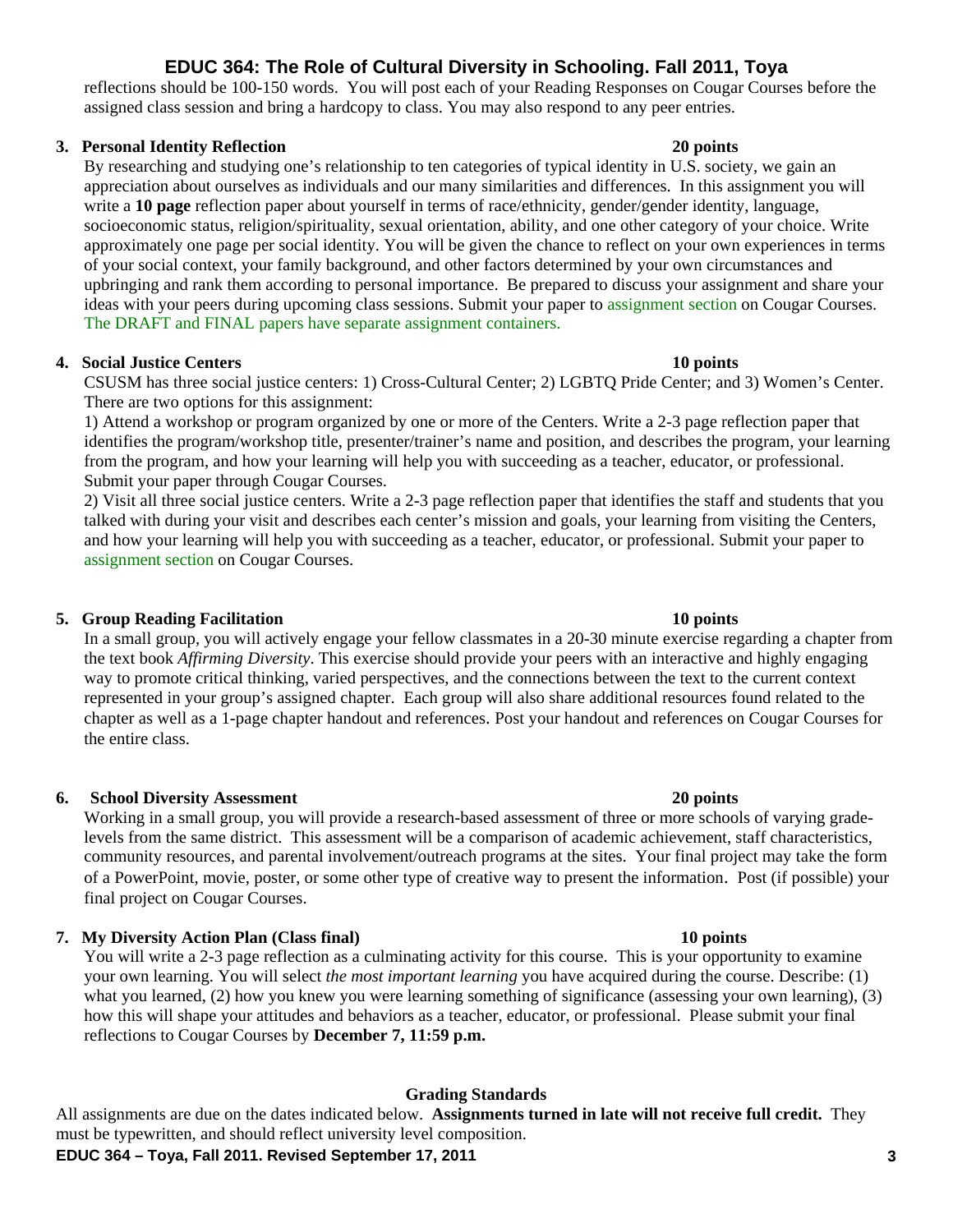The following grading scale will be used:

.

| $93 - 100$ A  | $77 - 79C +$ |    |
|---------------|--------------|----|
| $90 - 92$ A-  | $73 - 76$ C  |    |
| $87 - 89 B +$ | $70 - 72$ C- |    |
| $83 - 86 B$   | $60 - 69$ D  |    |
| $80 - 82 B$   | $59 -$ helow | н. |

*Note: Students taking EDUC 364 as a prerequisite for teacher credential and graduate programs are reminded that the School of Education requires completion of this course with a grade of C+ or higher.* 

#### **All University Writing Requirement**

Every course at the university must have a writing requirement of at least 2500 words. Writing will include content that is focused and cohesive, as well as free of grammatical, spelling, punctuation, and capitalization errors. The Writing Center provides tutoring for students at all stages of the writing process. The center also offers computers and resources on writing. Please, contact the center at KEL 1103 or at (760) 750-4168, www.csusm.edu/writing\_center.

#### **CSUSM Academic Honesty Policy**

"Students will be expected to adhere to standards of academic honesty and integrity, as outlined in the Student Academic Honesty Policy. All written work and oral presentation assignments must be original work. All ideas/materials that are borrowed from other sources must have appropriate references to the original sources. Any quoted material should give credit to the source and be punctuated with quotation marks.

Students are responsible for honest completion of their work including examinations. There will be no tolerance for infractions. If you believe there has been an infraction by someone in the class, please bring it to the instructor's attention. The instructor reserves the right to discipline any student for academic dishonesty in accordance with the general rules and regulations of the university. Disciplinary action may include the lowering of grades and/or the assignment of a failing grade for an exam, assignment, or the class as a whole."

Incidents of Academic Dishonesty will be reported to the Dean of Students Office. Sanctions at the University level may include suspension or expulsion from the University.

#### **Plagiarism**

As an educator, it is expected that each student will do his/her own work, and contribute equally to group projects and processes. Plagiarism or cheating is unacceptable under any circumstances. If you are in doubt about whether your work is paraphrased or plagiarized see the Plagiarism Prevention for Students website http://library.csusm.edu/plagiarism/index.html and the Dean of Students website http://www.csusm.edu/dos/studres/cheating11.html. If there are questions about academic honesty, please consult the University catalog or the Dean of Students Office.

#### **GENERAL CONSIDERATIONS**

#### **All rights reserved**

*As instructor of record, I reserve the right to change, add to, or delete any and all material from the course.* 

#### **Interact professionally and collaborate responsibly with your colleagues**

Teacher education is a professional preparation program and students will be expected to adhere to standards of dependability, respect, academic honesty, and writing achievement. Please maintain a safe environment for discussion and learning. Students can express their varying viewpoints and still maintain respect for all voices. Take appropriate individual responsibility for your own learning in a democratic, collaborative, and reciprocal-learning environment.

**EDUC 364 – Toya, Fall 2011. Revised September 17, 2011 4**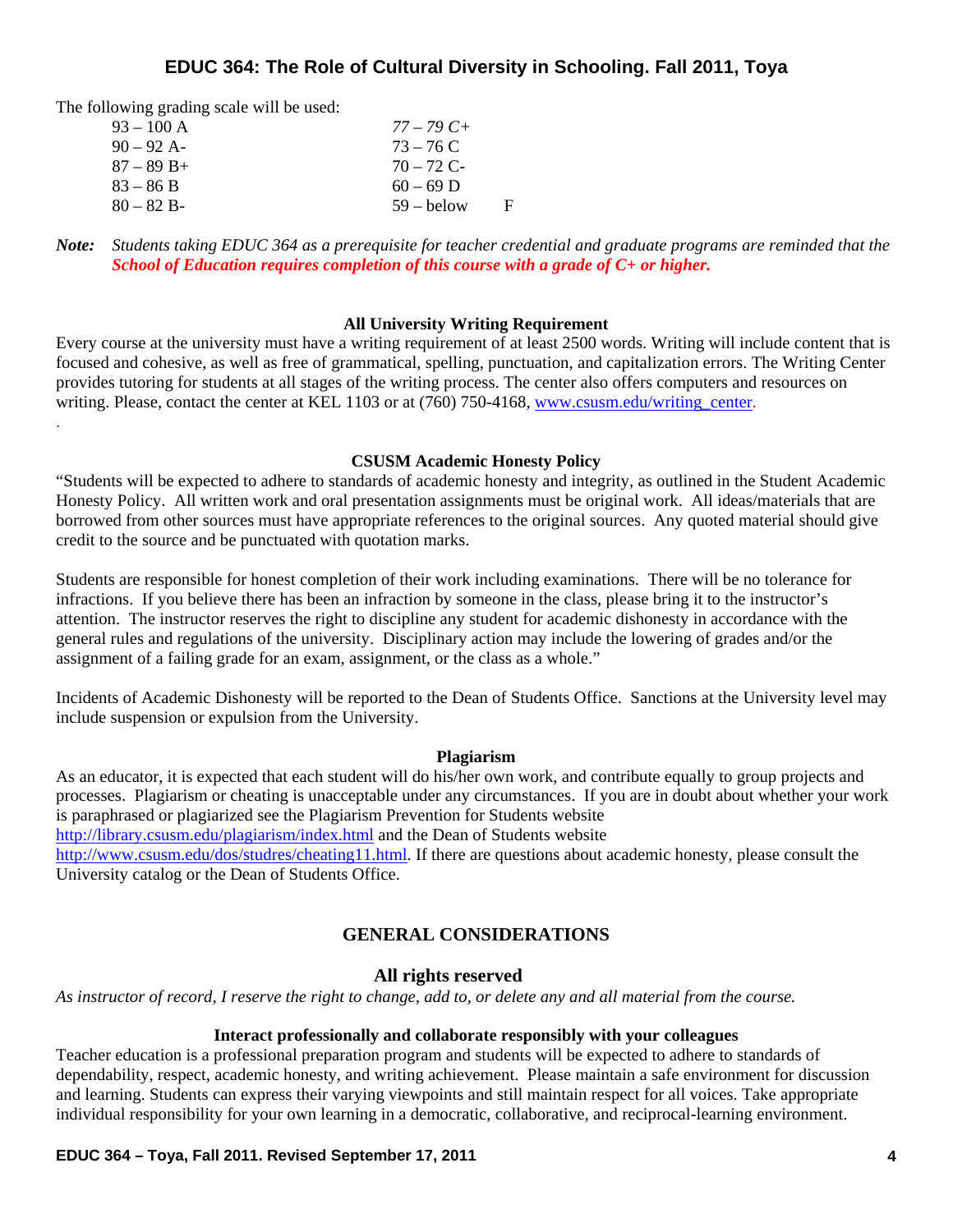### **EDUC 364: The Role of Cultural Diversity in Schooling. Fall 2011, Toya Use of Technology**

Students are expected to demonstrate competency in the use of various forms of technology (i.e. word processing, electronic mail, use of the Internet, and/or multimedia presentations). Specific requirements for course assignments with regard to technology are at the discretion of the instructor. Keep a digital copy of all assignments for use in your teaching portfolio. Details will be given in class. *Please refrain from using laptops and other electronic devices for personal use during class.* The use of computers is strictly for our class purposes and when deemed appropriate.

#### **Electronic Communication Protocol:**

Electronic correspondence is a part of your professional interactions. If you need to contact the instructor, e-mail is often the easiest way to do so. It is my intention to respond to all received e-mails in a timely manner. Please be reminded that e-mail and on-line discussions are a very specific form of communication, with their own nuances and etiquette. For instance, electronic messages sent in all upper case (or lower case) letters, major typos, or slang, often communicate more than the sender originally intended. With that said, please be mindful of all e-mail and on-line discussion messages you send to your colleagues, to faculty members in the College of Education, or to persons within the greater educational community. All electronic messages should be crafted with professionalism and care.

Things to consider:

- Would I say in person what this electronic message specifically says?
- How could this message be misconstrued?
- Does this message represent my highest self?
- Am I sending this electronic message to avoid a face-to-face conversation?

In addition, if there is ever a concern with an electronic message sent to you, please talk with the author in person in order to correct any confusion.

### **Appeals**

Every student has the right to appeal a course grade, or appeal for redress of grievances incurred in the context of the class. Disputes may be resolved informally with the professor, or through the formal grade appeal process. For the latter, consult with the Associate Dean of the College of Education, Health and Human Services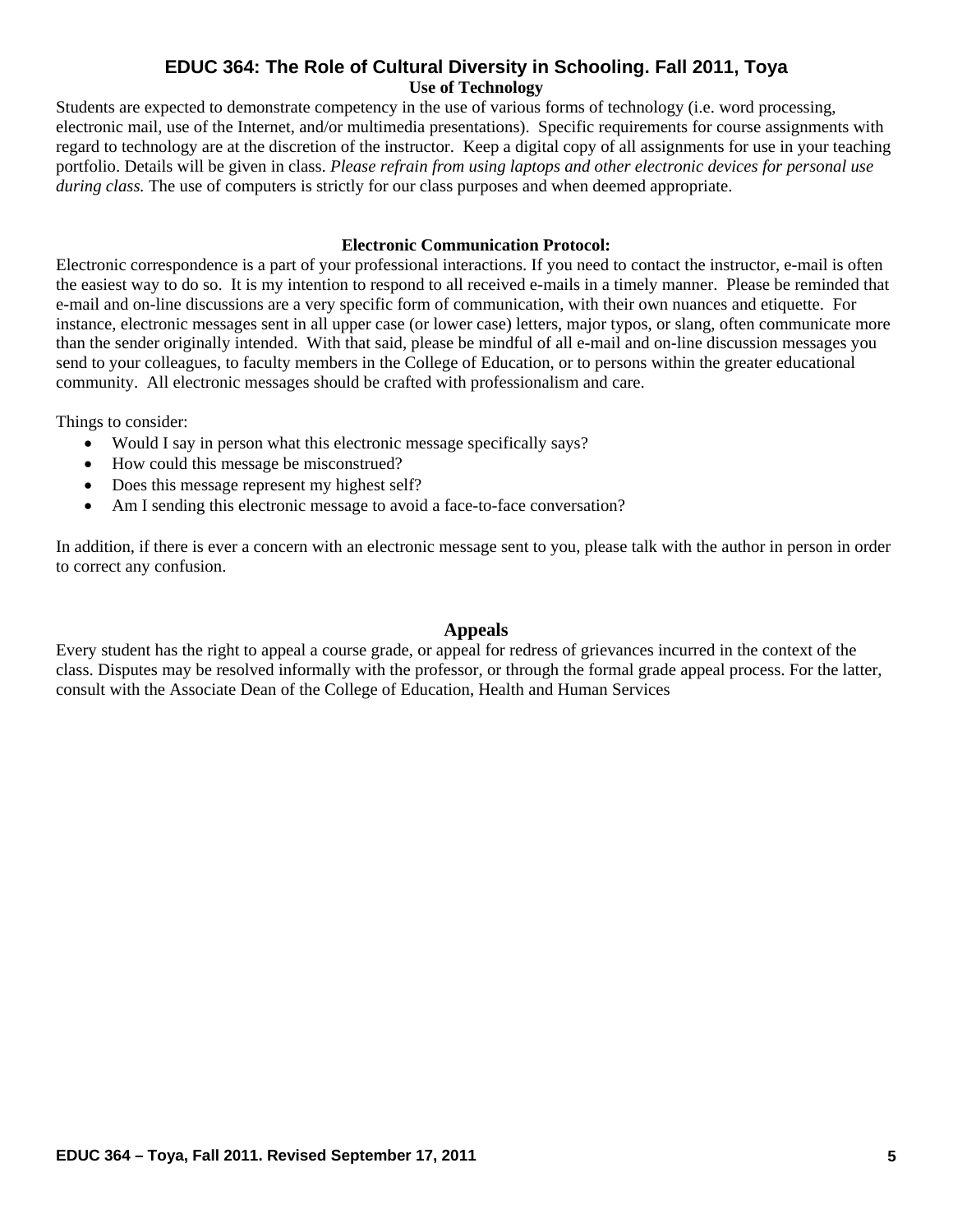## **EDUC 364: The Role of Cultural Diversity in Schooling. Fall 2011, Toya TENTATIVE WEEKLY READINGS / ACTIVITIES**

Considering the strengths and challenges that each class may have, there may be revisions on how the readings and assignments will progress. I will keep you well informed of any changes to the reading and assignments.

| <b>Date</b>                     | <b>Topic</b>                                                                                                                                                                                                                                                                                                                                                     | <b>Readings &amp; Assignments Due</b>                                                                                                                                                                   |
|---------------------------------|------------------------------------------------------------------------------------------------------------------------------------------------------------------------------------------------------------------------------------------------------------------------------------------------------------------------------------------------------------------|---------------------------------------------------------------------------------------------------------------------------------------------------------------------------------------------------------|
| Week 1<br>Aug 29, 31            | Introductions / Syllabus Overview<br>$\bullet$<br><b>Course Expectations</b><br>$\bullet$<br><b>Community Norms</b><br>$\bullet$<br>Conceptions/Misconceptions of<br>$\bullet$<br>Culture<br>Sociopolitical Context of MC<br>$\bullet$<br>Education<br>Cultural Issues in Education and<br>$\bullet$<br>Society                                                  | Bring copy of syllabus<br>Nieto: Ch 1 (Sociopolitical)<br>Due: Aug 29 - E-mail response of two questions                                                                                                |
| Week 2<br>Sept 5 (Holiday)<br>7 | Complexity of Identity<br>$\bullet$<br>Fun with Terminology<br>$\bullet$                                                                                                                                                                                                                                                                                         | Nieto: Ch 5 (Culture, Identity)<br>Tatum: The Complexity of Identity: Who am I?<br>McIntosh: White Privilege: Unpacking the<br>Invisible Knapsack<br>Due: Sept 7 - Class/Reading Reflections of Ch. 1&5 |
| Week 3<br>Sept 12, 14           | Multicultural Education & School<br>$\bullet$<br>Reform<br>Personal Identity Reflection<br>$\bullet$<br>Activity<br>Dominant & Subordinated<br>Identities                                                                                                                                                                                                        | Nieto: Ch 2 (School Reform)<br><b>Due: Sept 14 - Class/Reading Reflection</b>                                                                                                                           |
| Week 4<br>Sept 19, 21           | Chapter 2 and 3 reflection group<br>$\bullet$<br>activity<br>Racism, Discrimination,<br>$\bullet$<br><b>Expectation of Students'</b><br>Achievement<br>Set up groups for Group Reading<br>٠<br>Facilitation<br><b>Visit Social Justice Centers</b><br>Sept 21: Movie: Shadow of Hate<br>(History of Racism and Discrimination<br>in US) – View on Cougar Courses | Nieto: Ch 3 (Discrimination)<br>Due: Sept 19 - Class/Reading Reflection<br><b>Due: Sept 21 - DRAFT Personal Identity</b><br><b>Reflection</b>                                                           |
| Week 5<br>Sept 26, 28           | Sept 26 & 28 - Guest: Robert<br>$\bullet$<br>Aiello-Hauser<br>Anti-Bullying, Safe Classrooms<br>٠<br>Curriculum, Pedagogy, & Climate<br>٠<br>Sept 28 - Chapter 4 reflection group<br>activity<br><b>Assignment Introduction: School</b><br><b>Diversity Assessment Project</b>                                                                                   | Nieto: Ch 4 (School Structure/Org)<br>Due: Sept 26 - Class/Reading Reflection                                                                                                                           |
| Week 6<br>Oct 3, 5              | Guest: Lea Burgess-Carland<br>$\bullet$<br>Influence of Culture on Teaching &<br>Learning<br>Gender Binary, Intersectionality,<br>٠<br>Hybridity, Power, Privilege<br>Groups & Topics Decided for School                                                                                                                                                         | Review: Nieto: Ch 5 (Cultural Identity),<br>McIntosh, Tatum<br><b>Due Oct 5: Social Justice Centers</b>                                                                                                 |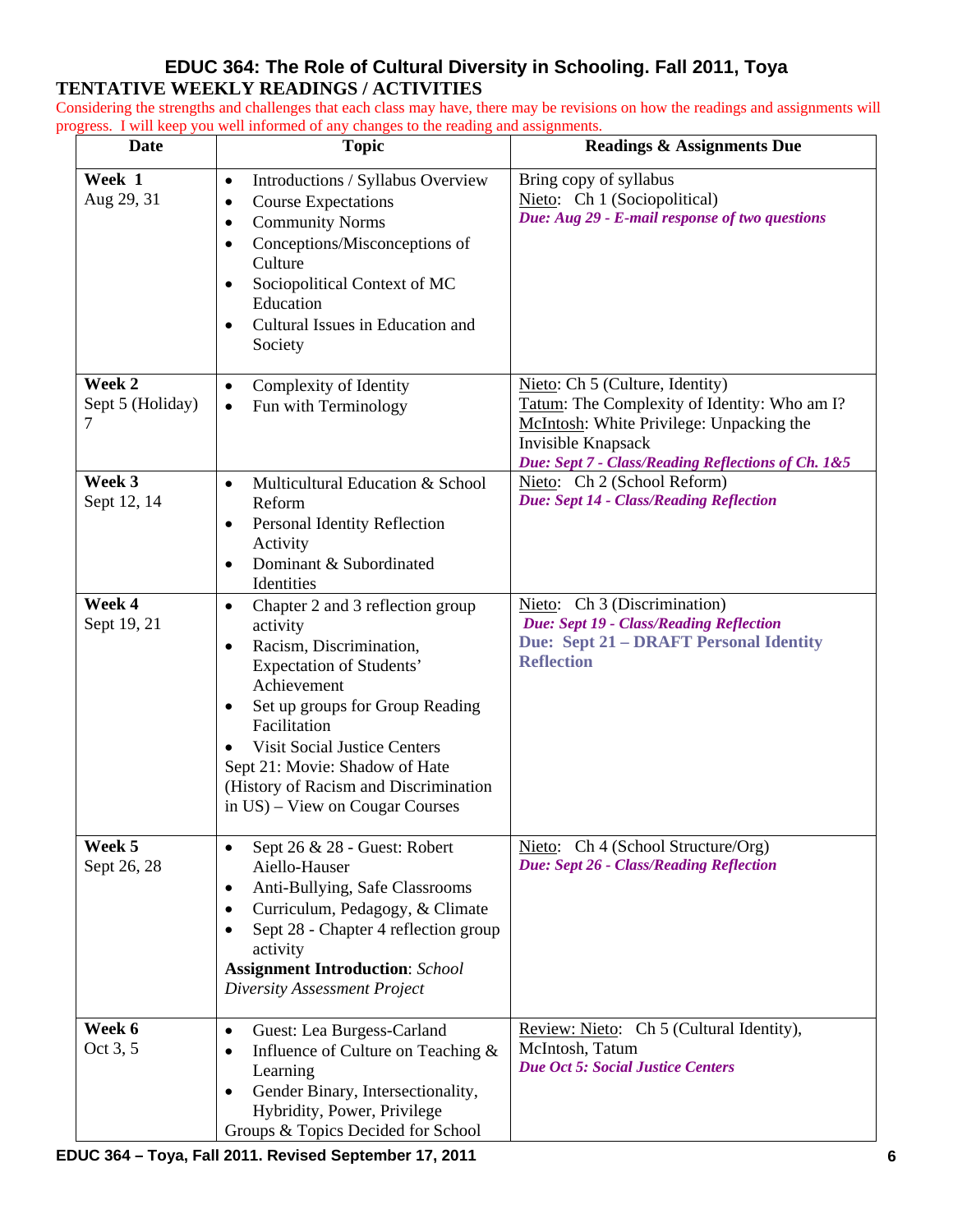|                          | Diversity Project - groups meet                                                                                                                                                                                                                                                                                                                                                  |                                                                                                                                                                                                                                                                    |
|--------------------------|----------------------------------------------------------------------------------------------------------------------------------------------------------------------------------------------------------------------------------------------------------------------------------------------------------------------------------------------------------------------------------|--------------------------------------------------------------------------------------------------------------------------------------------------------------------------------------------------------------------------------------------------------------------|
| Week 7<br>Oct 10, 12     | Oct 10 - Guest: Gilberto Barrios,<br>$\bullet$<br>Ed.D.<br><b>Linguistic Diversity</b><br>$\bullet$<br><b>Immigrant Experience</b><br>$\bullet$<br>Oct 12: Chapter 6 Group Reading<br>$\bullet$<br>Facilitation                                                                                                                                                                  | Nieto: Ch 6 (Linguistic Diversity)<br><b>Due: Oct 10: Class/Reading Reflection</b>                                                                                                                                                                                 |
| Week 8<br>Oct 17, 19     | Oct 17 - Guest: Ana Hernandez,<br>$\bullet$<br>Ed.D.<br>Bilingual education: politics,<br>$\bullet$<br>history, and politics<br><b>Factors Affecting Academic</b><br>$\bullet$<br>Achievement for Students of Color<br>The Immigrant Experience<br>$\bullet$<br>Oct 19 – Group Reading Reflection<br>$\bullet$<br>and School Diversity Project -<br>groups<br>Meet outside class | Nieto: Ch 7 (School Achievement)<br>Due: Oct 17- Class/Reading Reflection                                                                                                                                                                                          |
| Week 9<br>Oct 24, 26     | Oct 24: LGBTQ Student Panel<br>$\bullet$<br>Lesbian, Gay, Bisexual and<br>$\bullet$<br><b>Transgender Students</b><br>Oct 26: Chapter 7, 9 Group Reading<br>$\bullet$<br>Presentation                                                                                                                                                                                            | Nieto: Ch. 9 (Adapt Curriculum)<br>Elsbree & Halcón: "50 Ways to Call Your Lover"<br>DeJean & Elsbree "Queer Matters: Educating Educators about<br>homophobia"<br><b>Due: Oct 24- Class/Reading Reflection</b><br>Due: Oct 26 - Personal Identity FINAL reflection |
| Week 10<br>Oct 31, Nov 2 | Nov 2 - Guest: Luz Elena Perez,<br>$\bullet$<br>Ed.D.<br>Literacy Specialist, Escondido<br>Union High School District<br>Redefining Success and<br>$\bullet$<br>Achievement<br>Families & Communities<br>Oct 31 - Chapter 8 Group Reading<br>Facilitation<br><b>Assignment Introduction: My</b><br>$\bullet$<br>Diversity Action Plan (Final for<br>class)                       | Nieto: Ch.8 (Learning from Students)<br><b>Due: Oct 31- Class/Reading Reflection</b>                                                                                                                                                                               |
| Week 11<br>Nov 7, 9      | Nov 9 - Guest: Kheng Waiche<br>$\bullet$<br>Refugees and Education<br>٠<br>Multicultural Education in Practice<br>$\bullet$<br>Movie & discussion: We Speak<br>$\bullet$<br>America<br>Nov 7 – Chapter 10 Group Reading<br>$\bullet$<br>Facilitation                                                                                                                             | Nieto: Ch 10 (Affirming Diversity)<br>http://m.voiceofsandiego.org/mobile/article_89abbe0c-<br>d4e9-11e0-a992-001cc4c002e0.html<br>Due: Nov 7 - Class/Reading Reflection                                                                                           |
| Week 12<br>Nov 14, 16    | Research/Group Work: School<br>$\bullet$<br><b>Diversity Project</b><br>Guest speaker<br>٠<br>Movie & discussion: Waiting for<br>Superman                                                                                                                                                                                                                                        | <b>Understanding Prejudice: Thanksgiving</b><br><b>Thanksgiving: Celebration or Mourning</b><br>Due: Nov 14 - Class/Reading Reflection                                                                                                                             |